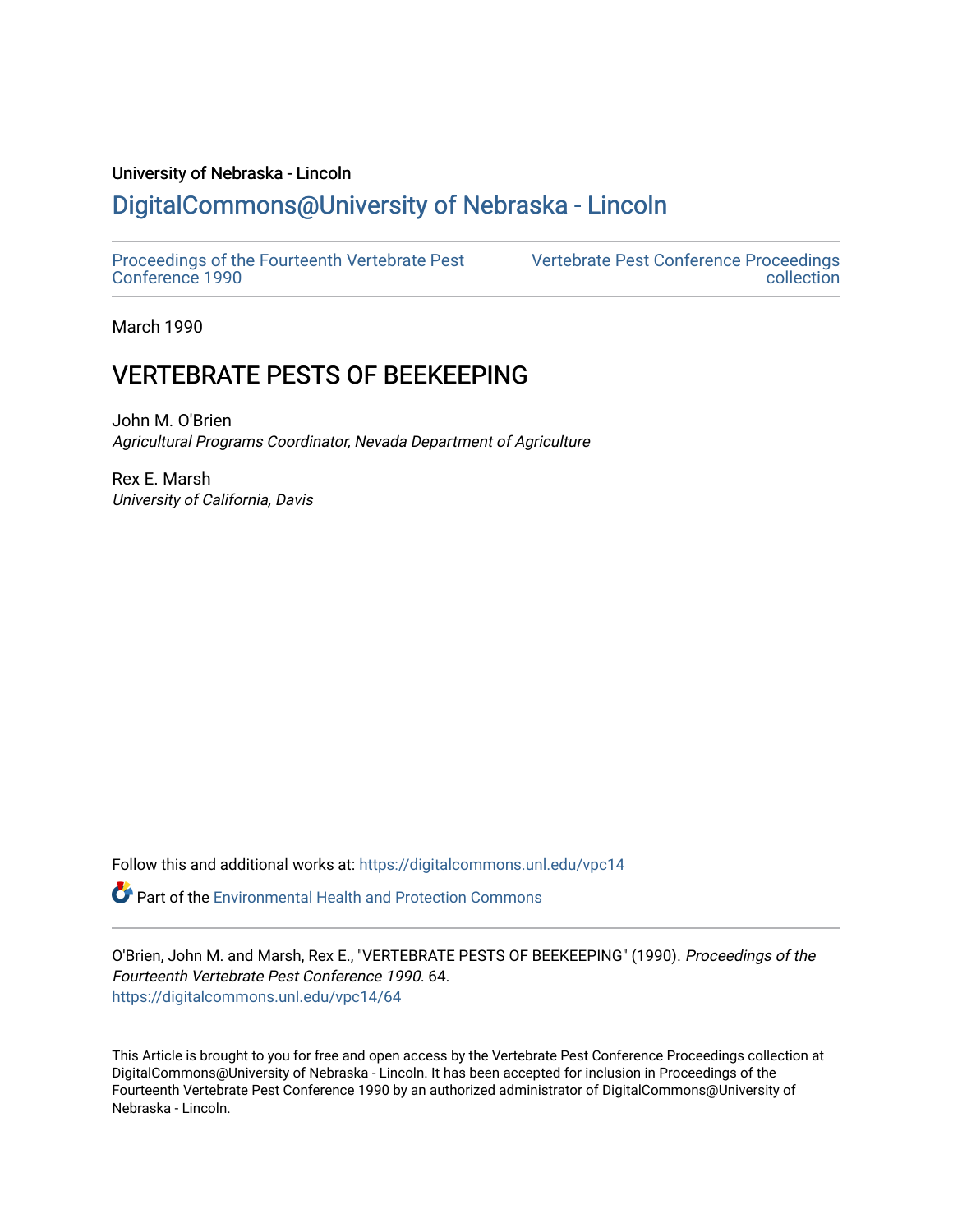# **VERTEBRATE PESTS OF BEEKEEPING**

**JOHN M. O'BRIEN,** Agricultural Programs Coordinator, Nevada Department of Agriculture, P.O. Box 11100, Reno, Nevada 89510.

**REX E. MARSH,** Specialist in Vertebrate Ecology, Wildlife and Fisheries Biology, University of California, Davis, California 95616.

ABSTRACT: Information concerning vertebrate pests of beekeeping was gathered from state and provincial apiary inspectors through a questionnaire. Forty-eight states and 9 provinces responded. Additional pest information has been assembled from published articles. Bears represent the major vertebrate pest based on severity of damage to colonies. Total estimated losses reported amounted to \$623,000 annually. Loss estimates for the various pest species are probably grossly underestimated because many states with problems could not or did not provide loss estimates. Skunks and house mice represent the next most important species from a damage point of view, with annual damage averaging \$423,050 and \$100,450, respectively. Skunk and house mouse damage, although less severe than that of bears, is far more frequent and widespread. The principal method of damage prevention is the use of electric fencing for bears while trapping is the most used method for control of skunks. Exclusion is considered the best means of resolving house mouse problems. These and a variety of minor vertebrate pests are discussed along with methods or techniques used for their prevention and/or control.

> Proc. 14th Vertebr. Pest Conf. (L.R. Davis and R.E. Marsh, Eds.) Published at Univ. of Calif., Davis. 1990.

### INTRODUCTION

Beekeeping as a hobby, business, or both is practiced widely in the United States and Canada. In addition to the enjoyment provided to hobby beekeepers, honeybees (Apis mellifera) produce honey, wax, and most importantly, provide an estimated \$3.2 billion in pollination services to agriculture (Robinson et al. 1989).

Given the great value placed on honeybees and the services they perform, we thought it would be informative to examine the impact of vertebrate pests on honeybee colonies and beekeeping operations in North America and the methods and techniques used by beekeepers to resolve these pest problems.

The beekeeping industry is highly regulated in the United States and Canada. Quarantines (state, provincial, and national), and apiary laws (state, provincial) regulate the movement and disease management of honeybee colonies to varying degrees. To enforce these laws and quarantines, state and provincial inspection services are present in most states and provinces. Inspectors are often quite knowledgeable about beekeeping in their state or province.

# METHODS

To gather information on vertebrate pests of beekeeping in Canada and the United States, a one-page questionnaire was sent to each chief state or provincial apiarist. A self-addressed, stamped envelope was enclosed to facilitate a reply. A second questionnaire was sent to nonrespondents after 5 months.

### RESULTS

A total of 48 states and 9 provinces responded. Two states had no information and two had very little. Two states sent back questionnaires from more than one person (Arizona - 3, New York - 8). These responses were condensed into one and averages used when applicable.

The first question requested that 8 listed vertebrate pests be rated on their importance in that state or province  $(1 =$ always serious,  $2 =$  sometimes serious,  $3 =$  always minor, 4

 $=$  sometimes minor,  $5 =$  no problem). Nonlisted pests could be added in space provided.

Bears (Ursus spp.) were considered the most serious vertebrate pest with 19 responses in the "always serious" category and 13 as "sometimes serious" (Table 1). Twelve states and 1 province indicated "no problem." Similarly, bears were listed most frequently (question 2a) as the pest causing greatest economic loss in a state or province (Table 2). Estimates of losses (2b - How much monetary damage do you estimate they cause each year to beekeepers in your state?) totaled \$623,000 per year (Table 3). Bees were thought to be the most frequently occurring vertebrate pest by 12 respondents and the second most frequent by 5 respondents (Table 4).

The \$623,000 damage figure for bears is most likely an underestimate of actual losses since only 22 damage estimates were provided whereas 36 respondents listed bears as pests. Thus 39% of those with some bear damage provided no figure of losses. In a study by Lord and Ambrose (1981) the average annual losses from bears to beekeepers in the United States and Canada were calculated at \$334,493 with states and provinces providing estimates. Reported losses to bears in Florida totaled \$104,868 in a 1981 beekeeper survey (Maehr and Brady 1982). In Minnesota, the single greatest monetary loss from bears occurred to beehives and averaged \$10,000 per year (Garshelis 1989). He found that damage occurred from May through August, which is similar in duration with only a slight shift in months to the April through June period in which damage peaked in north Florida (Maehr and Brady 1982). Damage has been shown to correlate with peak honey flows which may attract bears; however, a cause-effect relationship has not be shown (Ibid).

While the vast majority of beekeepers probably never have problems with bears damaging or destroying their hives, some beekeepers suffer losses repeatedly. One California beekeeper averaged \$6,000 annually in black bear damage from 1974 to 1988 (Hartshorn 1988).

As indicated previously, bears may be attracted by the smell of honey; however, they consume both bee brood and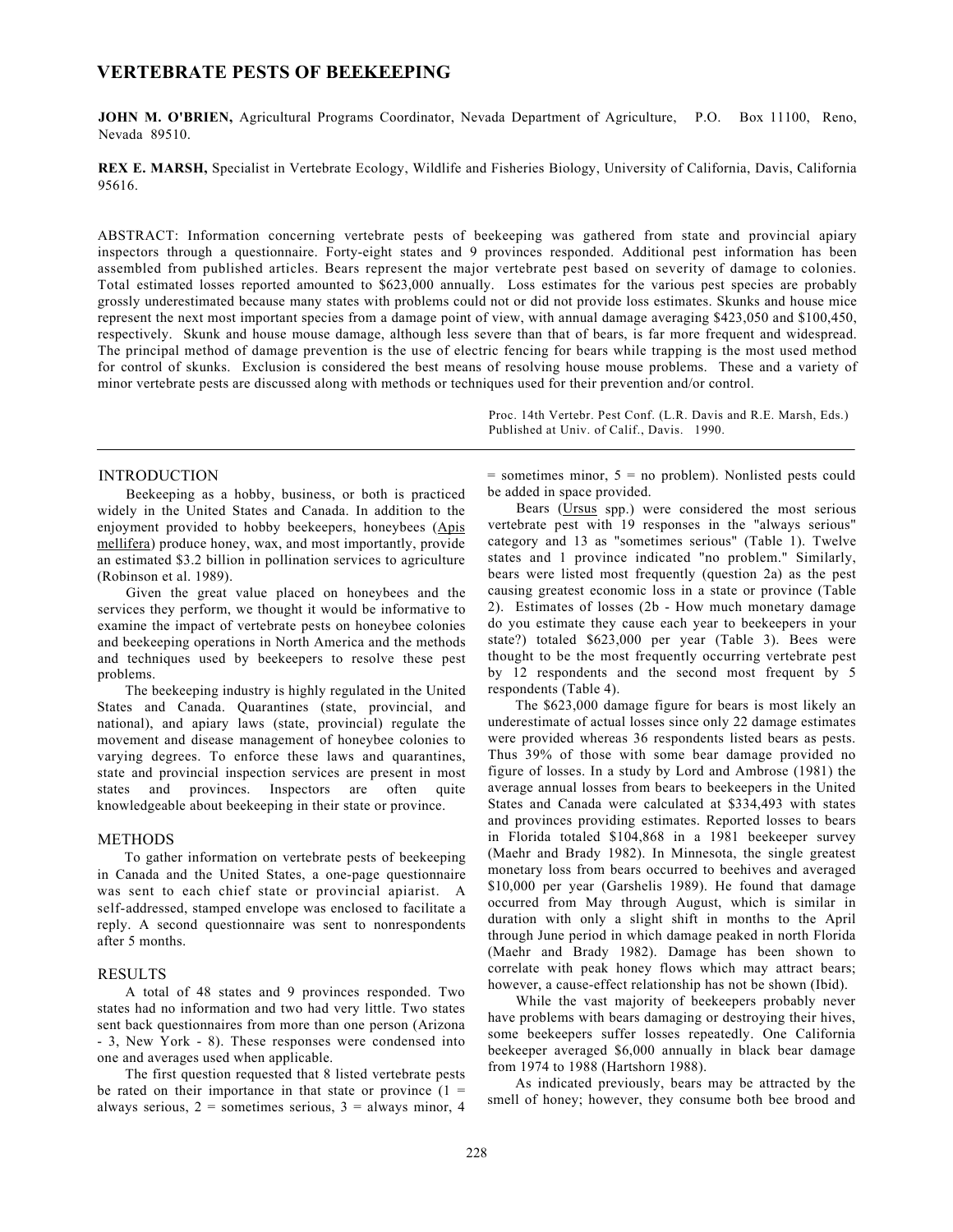honey (Eckert 1941, Johansen 1975, Jadczak 1986). In consuming these, they scatter and break up the hive boxes and frames, frequently damaging them beyond repair.

Table 1. Importance of various vertebrate pests to beekeeping in the United States and Canada.

|                      |                   | Importance Rating - Number of Replies (%) |                 |                |                       |  |
|----------------------|-------------------|-------------------------------------------|-----------------|----------------|-----------------------|--|
| Pest species         | always<br>serious | some-<br>times<br>serious                 | always<br>minor | some-<br>times | no<br>minor problem   |  |
| <b>Bears</b>         | 19(36)            | 13(25)                                    |                 |                | 4 (8) 4 (8) 13(25)    |  |
| House mice           | 6(12)             | 20(39)                                    | 17(33)          | 5(10)          | 3(6)                  |  |
| Skunks               | 12(23)            | 25(48)                                    | 9(17)           | 4 (8)          | 2(4)                  |  |
| Meadow vole          | 1(2)              | 4 (9)                                     |                 |                | 7(15) 12(26) 22(48)   |  |
| Horses               | $\bf{0}$          | 2(4)                                      |                 |                | 4 (8) 22(45) 21(43)   |  |
| Eastern<br>kingbirds | 0                 | 1(2)                                      |                 |                | 5(11) 18(39) 22(48)   |  |
| Cattle               | 0                 | 6(12)                                     |                 |                | $6(12)$ 24(48) 14(28) |  |
| Sheep                | $\bf{0}$          | 1(2)                                      |                 |                | 3(43) 6(13) 37(79)    |  |
|                      |                   |                                           |                 |                |                       |  |
| Vandals (humans)     | 1(12)             | 6(75)                                     | 1(12)           | 0              | 0                     |  |
| Raccoons             | 0                 | 7(64)                                     | 2(18)           | 2(18)          | 0                     |  |
| Deermice             | $\bf{0}$          | 3(75)                                     | 1(25)           | 0              | 0                     |  |
| Opossum              | 0                 | 6(67)                                     | 2(22)           | 1(11)          | 0                     |  |
| Toads                | 0                 | 1                                         | 0               | $\mathbf{1}$   | 0                     |  |
| Woodpeckers          | 0                 | 0                                         | $\mathbf{1}$    | $\mathbf{1}$   | 0                     |  |
| Summer tanager       | 0                 | 0                                         | 0               | 1              | 0                     |  |
| Tree swallow         | 0                 | 0                                         | 0               | 1              | 0                     |  |
| Lizard               | $\bf{0}$          | 0                                         | 1               | 0              | 0                     |  |
|                      |                   |                                           |                 |                |                       |  |

\* Pests below the line were listed in the "other" category by respondents.

Electric fencing is considered the best and most frequently used method to protect hives. Other control methods in the order of most used include shooting, trapping, and relocating colonies or avoiding areas where bears are present.

These are similar to the responses received by Lord and Ambrose (1981). Electric fencing is recommended in many extension-type pamphlets and bulletins on controlling bear damage to honeybee colonies (Johansen 1975, Crazier 1984, Anonymous 1985). An electric fence construction guide is available from British Columbia (Porter 1983). Perhaps the earliest publication advocating electric fencing was by Storer et al. (1938). Elevating colonies was mentioned by one respondent and may be the best method when flood protection is also needed (Maehr 1984).

Some states and provinces have depredation laws or regulations where the beekeeper can trap or shoot a

depredating bear. Maine, Montana, and Colorado are examples.

Table 2. The vertebrate pest species that state and provincial apiary inspectors listed as one of the three most damaging to honeybee colonies in their state or province.

|                 | Number of responses $(\%)$ |                    |                    |  |
|-----------------|----------------------------|--------------------|--------------------|--|
| Pest species    | Most<br>losses             | 2nd most<br>losses | 3rd most<br>losses |  |
| Bears           | 26 (72)                    | 6(17)              | 4(11)              |  |
| Blue jays       | 0                          | 0                  | 1                  |  |
| Cattle          | 1(14)                      | 2(29)              | 4(57)              |  |
| Deermice        | 1                          | 2                  | 0                  |  |
| House mice      | 13 (28)                    | 15(33)             | 18 (39)            |  |
| Opossum         | $\bf{0}$                   | 1                  | 3                  |  |
| Vandals         | 2(22)                      | 3(33)              | 4 (44)             |  |
| Raccoons        | 0                          | 1                  | 1                  |  |
| Sheep           | 0                          | 0                  | 1                  |  |
| Skunks          | 15(31)                     | 21(44)             | 12 (25)            |  |
| Toads           | 0                          | 1                  | 0                  |  |
| <b>Varmints</b> | 0                          | 0                  | 1                  |  |
| Meadow voles    | 2                          | 2                  | 1                  |  |
| Woodpeckers     | 0                          | 1                  | 0                  |  |

#### **SKUNKS**

Skunks (Mephitis mephitis and Spirogale gracilis) were listed most frequently as causing some degree of damage. There were 37 responses in the "always" or "sometimes serious" categories with 2 in the "no problem" category (Table 1). Skunks were similarly listed most often (48) as one of the three species causing the most losses (Table 2). Twenty-five respondents gave dollar estimates of damage caused by skunks. These damage estimates totaled \$423,050, but probably are significantly underestimated since 23 states and provinces which listed skunks as a pest did not give damage estimates.

Skunks were named as the most frequently and second most frequently occurring pest more than any other species (Table 4). A wide variety of control methods was listed as most effective for skunks, making them unique in this sense. Trapping was most often mentioned followed by exclusion, poisoning, elevating colonies, and shooting. Although no toxic materials are currently registered for skunks, poisoning is effective and has been used extensively in the past as a control method (Vansell 1929). Several other methods were listed 1 to 4 times. One was the spreading of high nitrogen fertilizer on the ground which supposedly causes a burning sensation to the skunks' feet.

Skunks can be kept away from the front of hives by excluding them with various devices such as boards with nails, tack strips, and rolls of chicken wire stapled to the front of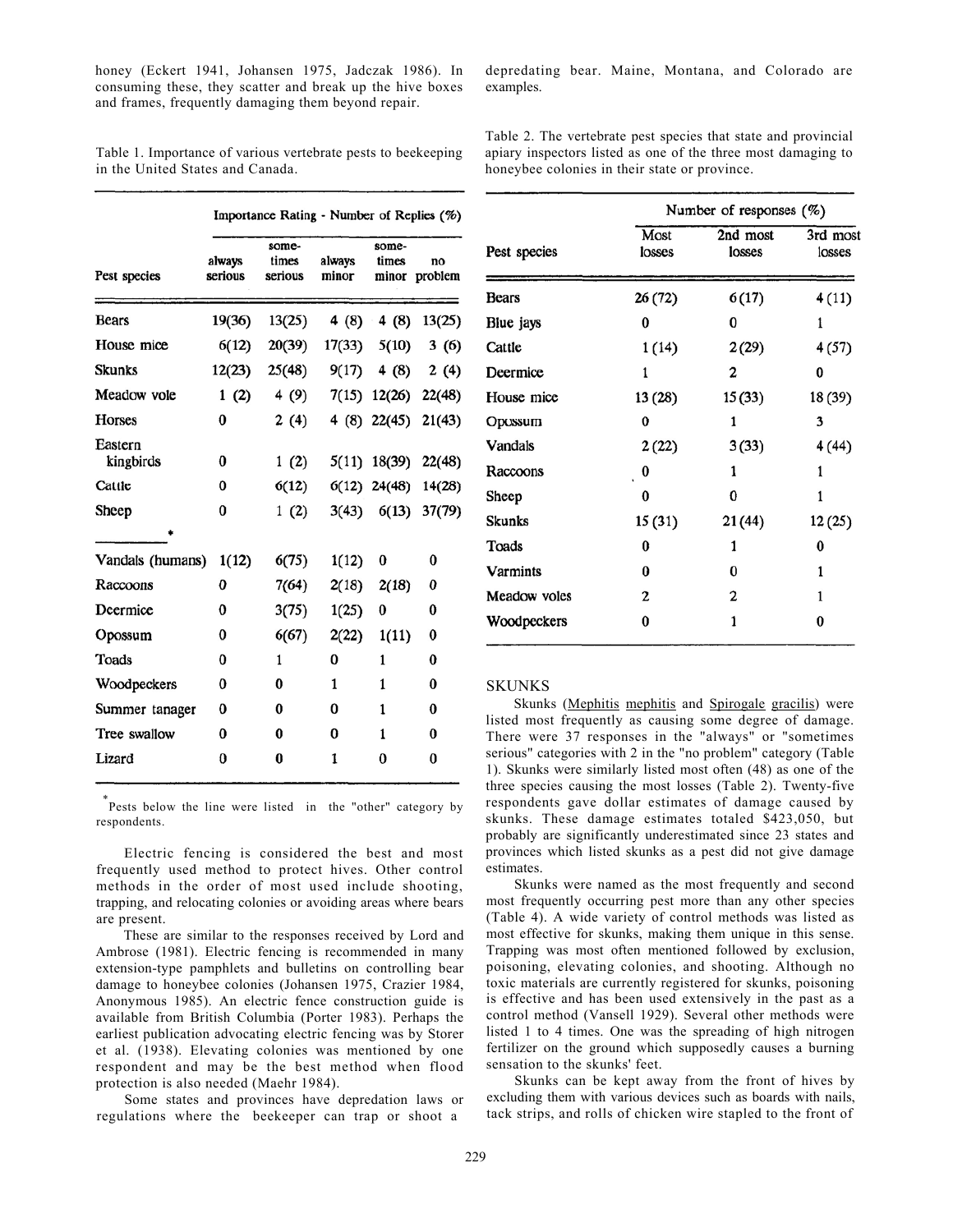the hive box. When a skunk attempts to climb on the wire, its underside is exposed to bee stings and it is thus repelled (Caron 1978, Jadczak 1986, Sammataro and Avitabile 1986).

 Storer and Vansell (1935) give perhaps the best description of the signs and damage caused by skunks. Scratches in the earth and on the front of the hive are initial signs. The scratches on the ground develop into holes with repeated visits. Skunk scats can be frequently found around the apiary. Undigested parts of bees and other insects are obvious in droppings. Colonies may be weakened and become more aggressive when they have been visited and disturbed repeatedly by skunks.

#### HOUSE MICE

The house mouse (Mus musculus) was rated as a pest in 48 responses; however, it was most frequently classed as

"sometimes serious" or "always minor." Like skunks, house mice were rarely described as being "no problem" (Table 1). House mice were listed as one of the 3 most serious pests 40 times. They were listed almost equally first, second or third, with third having a slight edge (Table 2). Fifteen respondents estimated damage totaling \$100,450 (Table 3). The most frequently recommended control technique was exclusion with the use of entrance reducers or mouse guards to keep them out of colonies. Entrance reducers often have 3/8-in high by 3-in wide openings. However, small mice can get through an opening of this size. Using several 3/8-in diameter holes as openings stops mice from entering (Howes 1979). Reducing the opening height to 1/4-in high is also effective (Anonymous 1987). Poison bait was also a frequently (24) listed mouse control measure. Other techniques mentioned were fumigating of the warehouse (an indoor problem), strong colonies, and encouraging predators.

Table 3. Apiary inspectors' estimates of annual dollar\* losses to beekeepers caused by the three most damaging vertebrate pest species in their state or province.\*\*

| State/<br>Province   | Bears   | Skunks  | Mice   | Vandals | Other (name)         |
|----------------------|---------|---------|--------|---------|----------------------|
| Alberta              | 30,000  | 8,000   | 3,000  |         |                      |
| Arizona              |         | 1,000   | 150    | 500     |                      |
| Arkansas             | 5,500   | 4,250   |        |         | 4,000 (cattle)       |
| California           | 275,000 | 175,000 |        |         | 27,000 (varmints)*** |
| Delaware             |         | 100     |        | 1,000   | 100 (opossum)        |
| Florida              | 50,000  |         |        |         |                      |
| Indiana              |         | 2,000   | 20,000 |         | $1,000$ (voles)      |
| Kansas               |         | 3,000   | 2,000  |         |                      |
| Maine                | 20,000  | 5,000   |        |         |                      |
| Manitoba             | 5,000   |         |        |         |                      |
|                      |         |         |        |         |                      |
| Maryland             | 1,500   | 1,200   | 3,000  |         |                      |
| Massachusetts        | 25,000  | 1,000   |        |         | $1,500$ (deermice)   |
| Nebraska             |         | 4,500   | 4,500  | 5,000   | 4,000 woodpeckers    |
| Nevada               | 700     | 100     | 400    |         |                      |
| New Brunswick        | 10,000  | 1,500   | 1,000  |         |                      |
|                      |         |         |        |         |                      |
| New Hampshire        | 12,500  |         |        |         |                      |
| New Jersey           | 10,000  | 2,000   | 3,000  |         |                      |
| New Mexico           |         | 250     | 1,000  |         | 250 (cattle)         |
| New York             | 15,000  | 75,000  |        |         | $6,000$ (deermice)   |
| Nova Scotia          | 1,500   | 150     | 300    |         |                      |
| Ontario              | 75,000  | 20,000  | 10,000 |         |                      |
| Oregon               | 7,500   |         |        |         |                      |
| Prince Edward Island |         | 3,000   | 1,000  |         |                      |
|                      |         |         |        |         |                      |
| Ouebec               | 25,000  | 6,000   |        |         |                      |
| Saskatchewan         | 13,000  |         |        |         |                      |
| South Carolina       | 2,000   | 500     |        |         | 300 (blue jays)      |
| Texas                |         | 100,000 | 50,000 |         |                      |
| Vermont              | 2,500   | 4,500   | 500    |         |                      |
| Virginia             | 6,000   | 4,000   |        |         |                      |
| West Virginia        | 27,500  |         |        |         |                      |
| Wisconsin            | 3,500   | 1,000   | 1,000  |         |                      |
|                      |         |         |        |         |                      |

\*Canadian figures assumed to be in Canadian dollars.

\*\*Many states and provinces reported damages by the three major pests but did not provide a dollar value.

\*\*\*Other minor pests were just listed collectively as varmints.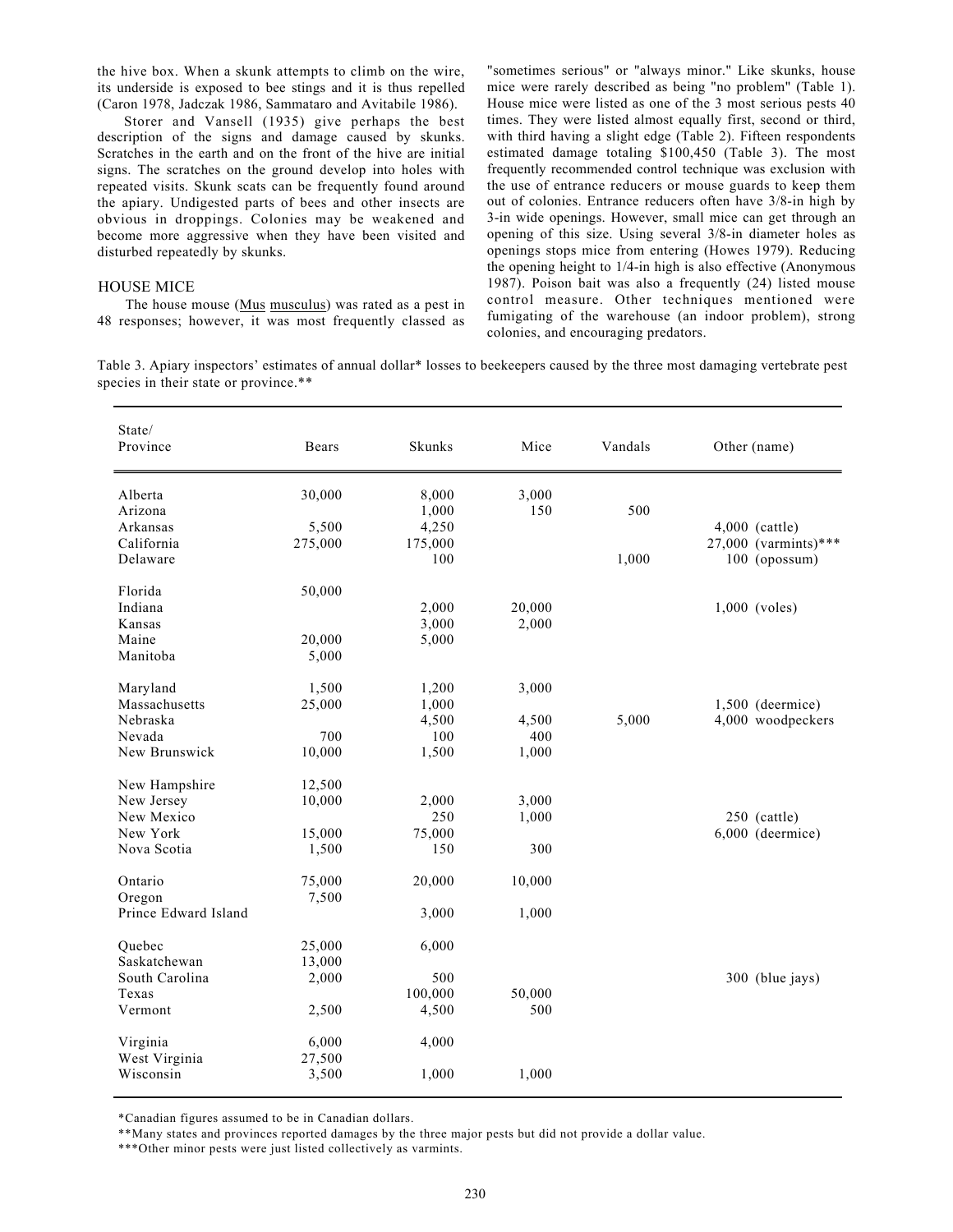Table 4. Vertebrate pests of beekeeping which apiary inspectors listed as occurring most or second most frequently in their state or province.

|              | Frequency-number of states or province |          |  |  |
|--------------|----------------------------------------|----------|--|--|
| Pest species | Most                                   | 2nd most |  |  |
| Bears        | 12                                     | 5        |  |  |
| Cattle       | --                                     |          |  |  |
| Blue jays    | --                                     | --       |  |  |
| Deermice     | 2                                      | --       |  |  |
| House mice   | 17                                     | 16       |  |  |
| Opossum      | 1                                      | 1        |  |  |
| Skunks       | 18                                     | 20       |  |  |
| Toads        | --                                     | 1        |  |  |
| Vandals      | 2                                      | 2        |  |  |
| Meadow voles | 3                                      | 1        |  |  |

House mice enter hives in late fall or winter when bees are clustered together and cannot protect the colony. Mice build their nests in the hive, consume bees, honey and pollen, and defecate and urinate inside the hive as well. They also damage stored equipment in warehouses (Caron 1978, Howes, 1979, Jadczak 1986). Mouse control, especially when compared to bear control, is relatively simple and inexpensive. For beekeepers who practice some preventative measures mouse damage should be relatively infrequent.

#### MEADOW VOLES

Meadow voles (Microtus spp.) were listed as "always serious" in Tennessee; however, most of the 46 responses listed them as "no problem" (22) or "sometimes minor" (12). They were listed five times as being one of the three most damaging species (Table 2). They were estimated to cause \$1,000 damage annually in Indiana, and the most listed control measures were exclusion and poisoning. Vole damage is similar to mouse damage though much less common. Like mouse control, vole control is relatively simple for the beekeeper.

# DEERMICE

Deermice (Peromyscus spp.) are not very often thought of as a serious pest (Tables 1 and 2). They were estimated to cause \$6,000 damage per year in New York and \$1,500 in Massachusetts. Excluding them was the only control measure listed. Damage is probably similar in nature to house mice damage.

# RACCOONS AND OPOSSUMS

Raccoons (Procyon lotor) and opossums (Didelphis marsupialis) were listed 11 and 9 times respectively as causing some degree of damage to honeybee colonies (Table 1). In Delaware, the opossum was considered the most damaging vertebrate pest aside from man; however, damage was estimated at only \$100 annually. Both of these species may

damage colonies in ways similar to that caused by skunks. In addition, opossums also cause damage by chewing wood at the hive entrance and may chew into the brood area (Caron 1978, Delaware questionnaire). Raccoons are very capable of tipping hives over and to some extent breaking them up, s which may be sometimes confused with bear damage according to the response from Minnesota.

Trapping was the most listed control method overall (4 responses) for these two species. Other methods of control included shooting, exclusion, poison for opossums, and elevating colonies.

# VANDALS

Vandals were the most serious of the vertebrate pest species included in the "other" category (Table 1). Humans were listed eight times as being one of the most damaging species to honeybee colonies (Table 2), with respondents estimating damages totaling \$6,900 annually (Table 3). Hiding yards or camouflaging colonies were the most suggested control measures.

Branding colonies and placing them in an exposed area where vandals would be more likely observed seen were also mentioned.

# BIRDS

Four birds were listed as pest species: summer tanagers (Piranga rubra), woodpeckers (Picidae), tree swallows (Tachycineta bicolor), blue jays (Cyanocitta cristata), and eastern kingbirds (Tyrannus tyrannus).

The eastern kingbird was most often "no problem" or a "sometimes minor" problem. The other species were only written in on the questionnaire once or twice (see Tables 1 and 2). The blue jay was the only reported (written-in) bird species with a damage estimate included amounting to \$300 per year in South Carolina.

The most effective control measure given for eastern kingbirds was shooting. Relocating colonies and hazing were each mentioned once as solutions. Shooting and the use of hawk silhouettes were suggested for woodpeckers.

Woodpeckers damage hive boxes, and Ambrose (1978) in his review of literature found wrapping colonies with wire mesh to be an effective preventive measure.

Note that a permit must be obtained from the U.S. Fish and Wildlife Service to kill depredating woodpeckers in the United States.

The eastern kingbird, though not a major pest, can cause significant damage to queen producers since it may catch queens on their mating flights (Gochnauer et al. 1975).

The other bird species, aside from the woodpecker, are thought to cause only minor damage from their bee-eating activities-most likely less than the eastern kingbird.

#### LIZARDS

Lizards (Lacertilia) were listed as an "always minor" problem by one of the three Arizona respondents (Table 1). Elevating the colony was the preventive measure used.

# TOADS

Toads (Bufonidae) were mentioned as being pests in Arizona and Hawaii (Table 1), and were considered the second most damaging species by one of the three responses from Arizona. Elevating the colonies and night hunting were the control techniques recommended. Cane toads  $(B)$ . marinus), which were introduced into Hawaii from Central